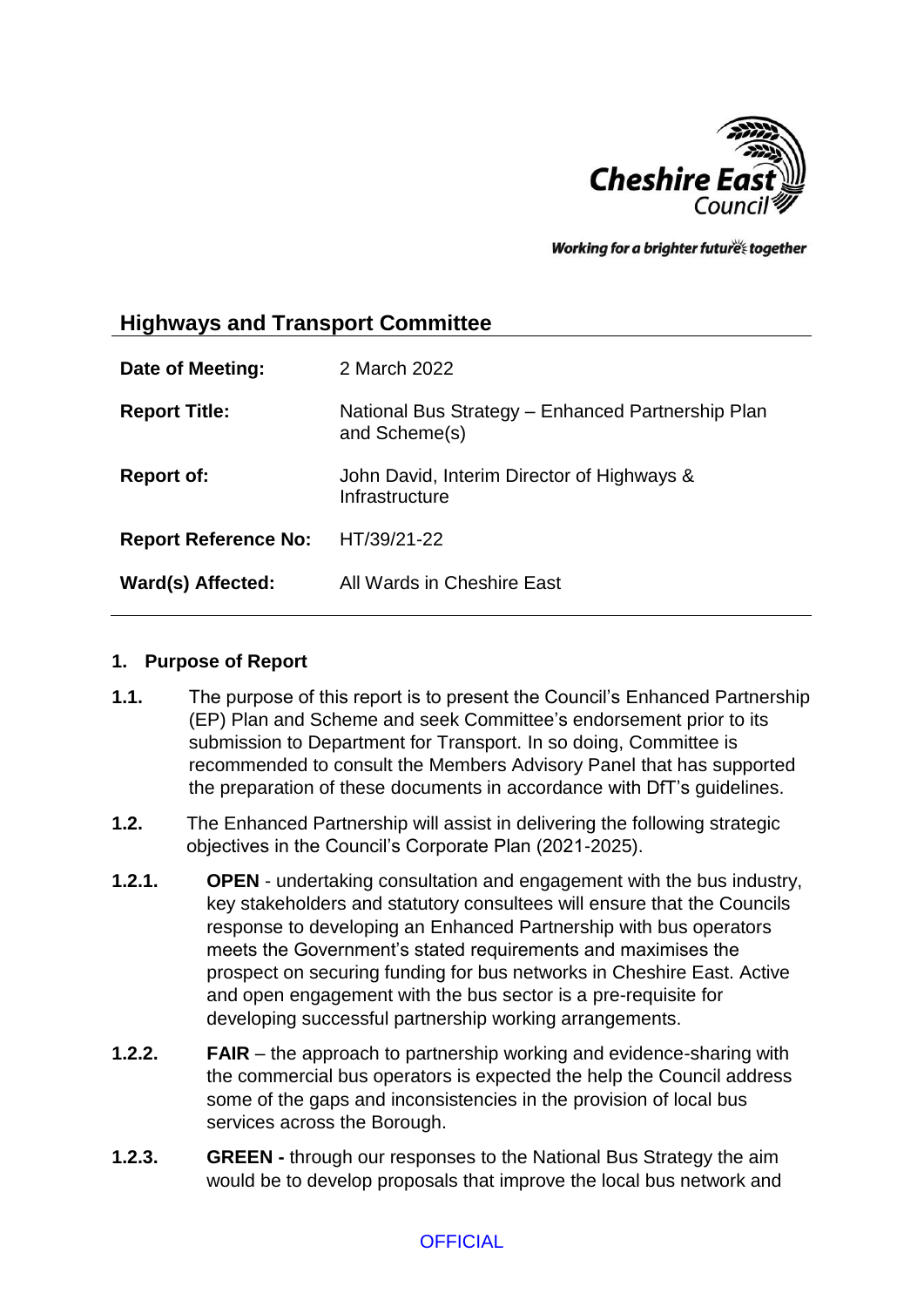ensure it plays a stronger role in meeting the transport needs of local communities, encouraging greater reliance on local bus as a viable alternative, and more sustainable mode of transport across the Borough. Achieving these outcomes will contribute to the Councils stated aims for reducing carbon impacts and improving local air quality.

#### **2. Executive Summary**

- **2.1.** A new National Bus Strategy "*Bus Back Better*" was published on 15th March 2021. This report sets out the next stage in Cheshire East Council's response, which comprises the development of an Enhanced Partnership Plan and Scheme. This approach will strengthen the formal working arrangements that deliver local bus services throughout the Borough, providing a framework for delivering the ambitions set out in our Bus Service Improvement Plan (BSIP), that was submitted to Government in October 2021.
- **2.2.** The local bus network in Cheshire East is facing a number of critical challenges arising from a persistent and structural decline in patronage; compounded by more recent loss of ridership during the COVID-19 pandemic. Action to address these issues, in partnership with the bus industry, is essential if local buses are to contribute to the Council's strategies for inclusive economic growth and carbon reduction by providing affordable, convenient and sustainable travel options for local communities.
- **2.3.** In accordance with the National Bus Strategy for England and through collaborative work with Local Bus Operators the following draft documents have been developed (see appendices):
- **2.4.** Cheshire East Enhanced Partnership Plan (EP Plan) Appendix 1
- **2.5.** Cheshire East Enhanced Partnership Scheme (EP Scheme) Appendix 2
- **2.6.** The EP Plan seeks to achieve local transport and bus networks that are safer, support a thriving economy and contribute to the goal of being carbon neutral by 2025. More directly, the EP Plan endorses our BSIP objectives to improve the speed and efficiency of public transport and encourage more residents to make fewer car journeys, thus contributing to Council and community carbon reduction.
- **2.7.** The EP Scheme is the first step towards providing network stability and quality enhancements across the borough, therefore delivering the aspirations within Cheshire East's BSIP associated with Phase 1 and Phase 2. The EP Scheme outlines the requirements that must be met by local bus services serving Cheshire East, to achieve BSIP outcomes. These are binding commitments which once made must be delivered.
- **2.8.** In accordance with DfT guidance, Local Transport Authorities must deliver a **draft** plan and scheme by the end of April 2022. Failure to do so would put current and future Government funding for local bus at risk. Our draft documents have been prepared in consultation with the bus industry and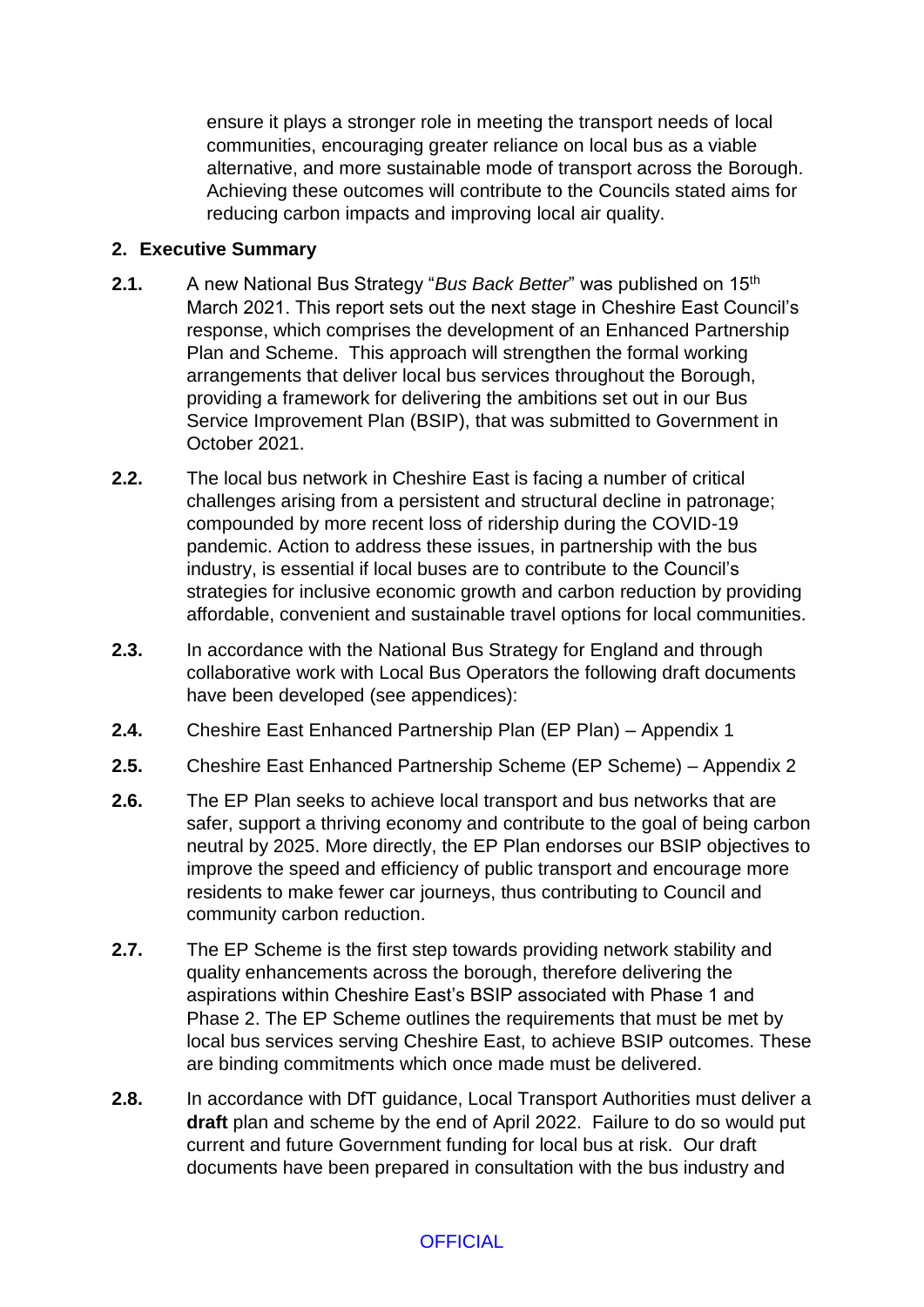passenger groups in Cheshire East. Government is still to confirm when final Enhanced Partnerships are expected to be agreed, we anticipate this will be later in 2022. The Members Advisory Panel is expected to continue to steer the development of the EP, taking into account any further guidance and feedback received from DfT.

- **2.9.** As outlined within Section 1 of this report, the Enhanced Partnership will assist in delivering the strategic objectives to be OPEN, FAIR and GREEN in the Council's Corporate Plan (2021-2025).
- **2.10.** The EP Plan and EP Scheme have been developed alongside our Local Transport Delivery Plans for each of our towns, ensuring consistency of infrastructure planning that will enable bus services to support regeneration initiatives, town centre vitality and the visitor economy.

#### **3. Recommendations**

- **3.1.** The Highways and Transport Committee is recommended to:
- **3.1.1.** Note and comment on the **draft** Enhanced Partnership Plan (EP Plan) and Scheme (EP Scheme) documents.
- **3.1.2.** Authorise the Director of Highways and Infrastructure, in consultation with the Bus Services Member Advisory Panel, to finalise the **draft**  Enhanced Partnership Plan and Scheme documents.
- **3.1.3.** Approve that the finalised **draft** EP Plan and Scheme documents be submitted to the Department for Transport before the end of April, in accordance with their deadline.
- **3.1.4.** Note that the final version of a Cheshire East Enhanced Partnership Plan and Scheme will be reported to a future meeting of this Committee for approval.

#### **4. Reasons for Recommendations**

- **4.1.** The EP Plan and EP Scheme documents will build upon the objectives and targets as outlined within the most recent Bus Service Improvement Plan (BSIP). These documents will therefore guide future investment and ensure that future bus operations are in accordance with the expectations of the Department for Transport.
- **4.2.** The EP Plan and Scheme documents are recommended for endorsement because they have been produced in full accordance with the published guidance, including the *Transport Focus Enhanced Partnership Briefing Sessions,* DfT's *Delivering Bus Service Improvement Plans using an Enhanced Partnership Guidance* and DfT's *Enhanced Partnership Plan and Scheme Agreement Guidance.*
- **4.3.** This recommendation has been put forward because having an established Enhanced Partnership is a prerequisite of any future funding. Without an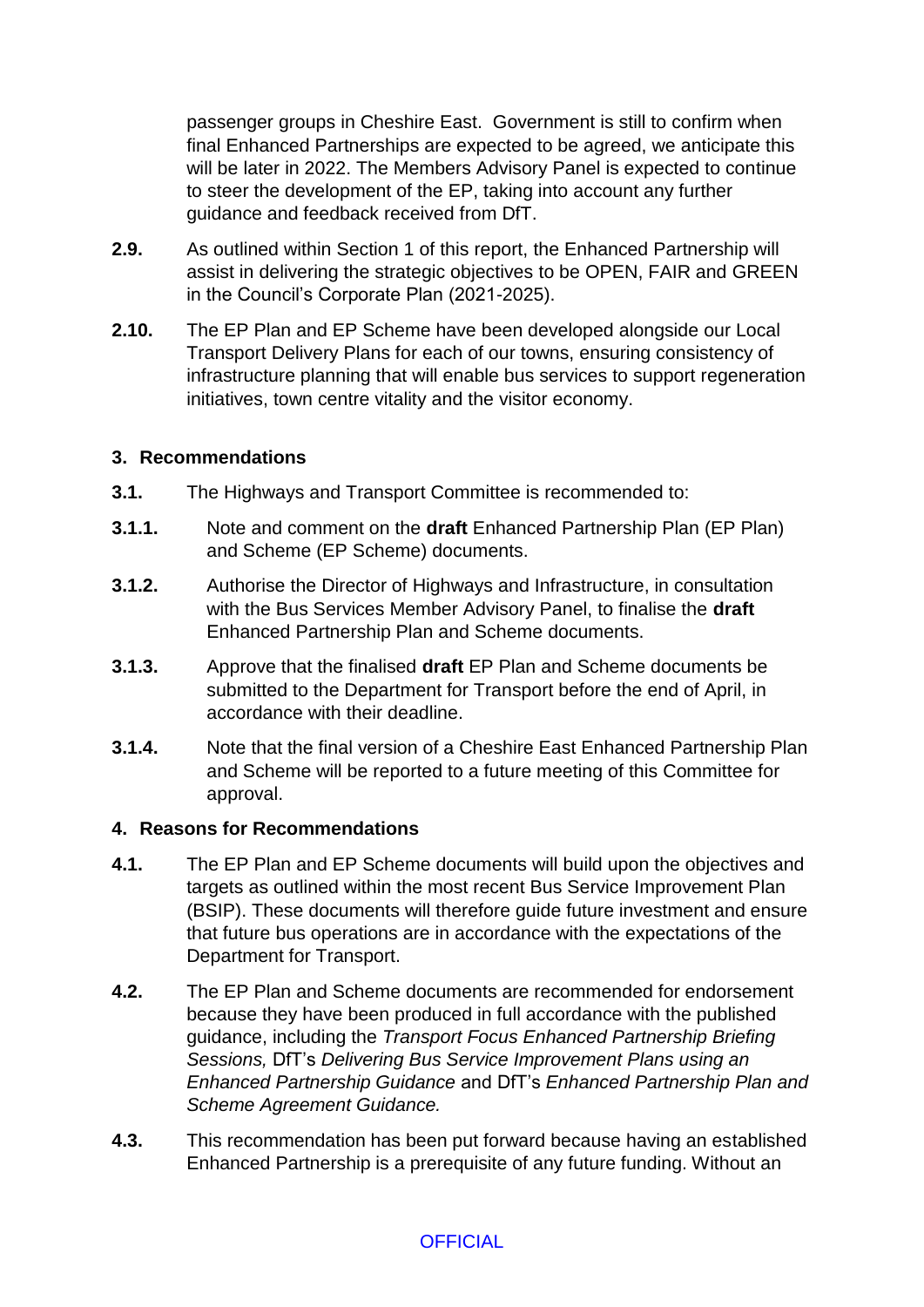Enhanced Partnership in place, Cheshire East and bus operators will lose access to funding streams including future COVID-19 recovery funds, Bus Service Operator Grant (BSOG) and opportunities that arise as a direct result of the new National Bus Strategy and the Comprehensive Spending Review. For an Enhanced Partnership to be considered operational, the DfT must have sight of a **draft** Enhanced Partnership Plan and at least one Scheme by the end of April 2022.

# **5. Other Options Considered**

- **5.1.** An alternative option is to do nothing, setting aside the opportunity to develop an Enhanced Partnership. This would likely lead to the loss of a number of existing revenue support mechanisms for local buses, including Bus Service Operator Grant (BSOG) and Covid Bus Service Support Grant (CBSSG). Therefore, this option would not see bus operations continuing their current level of service and further passenger decline would be anticipated. This option would also close the door on any future funding prospects, including COVID-19 recovery funds and those made available as part of the National Bus Strategy. Therefore, this option has been discounted.
- **5.2.** Options appraisal:

| <b>Option</b> | <b>Impact</b>                                                                                                         | <b>Risk</b>                                                                        |
|---------------|-----------------------------------------------------------------------------------------------------------------------|------------------------------------------------------------------------------------|
| Do nothing    | <b>Enhanced Partnership</b><br>would not be<br>developed with Bus<br><b>Operators within</b><br><b>Cheshire East.</b> | Leads to the loss of<br>existing revenue<br>support mechanisms<br>for local buses. |

# **6. Background**

- **6.1.** At present the bus network in Cheshire East is facing a number of important challenges, including a decline in patronage, budget constraints affecting the council's ability to support bus services and more recently reduced ridership as a result of the COVID-19 pandemic.
- **6.2.** In recent years bus patronage across the borough has declined progressively and consistently. In 2016/17, there were approximately 4.5 bus passenger journeys per resident with bus patronage declining by 22% since 2009/10. These statistics place Cheshire East within the bottom five Local Authorities for the lowest number of passenger journeys per head and amongst the lowest number of trips per head of resident population in England.
- **6.3.** Before the COVID-19 outbreak, Cheshire East bus network was facing significant challenges regarding utilisation and the financial viability of a lot of the services in terms of commercial sustainability. During the early stages of the pandemic, the industry demonstrated some resilience as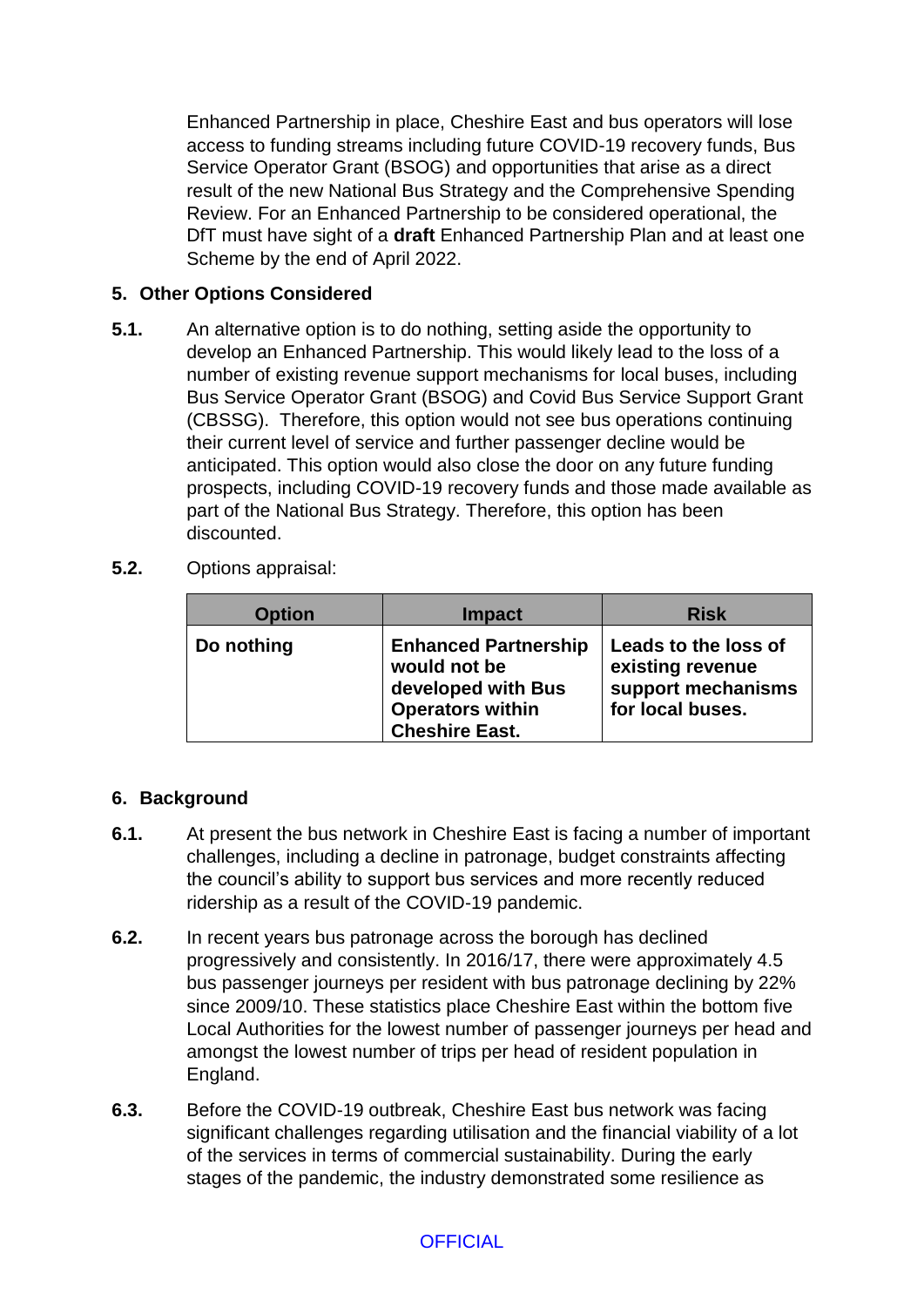services were able to adapt and maintain at least some level of service relevant to patronage levels before Government help was provided.

- **6.4.** However, as a result of reduced utilisation, the profitability of running bus services has been a significant challenge and serious questions have been raised whether the resilience is there for operators to withstand falling profitability associated with a crisis alike to COVID-19.
- **6.5.** As bus service patronage continues to fall year on year and services become less financially viable, there is a risk that services across Cheshire East will be deregistered which could have lasting impacts on communities.
- **6.6.** On the 15th March 2021 the UK Government released a National Bus Strategy for England. This strategy sets out the vision and opportunity to deliver better bus services for passengers across England, through ambitious and far-reaching reform of how services are planned and delivered.
- **6.7.** As part of the National Bus Strategy, all LTAs were expected to produce and publish a local Bus Service Improvement Plan (BSIP), detailing how the LTA propose to use their powers to improve services. In October 2021 Cheshire East Borough Council submitted a Bus Service Improvement Plan (BSIP) in response to the National Bus Strategy for England. This consisted of an evidence base reviewing the current bus provision and a set of ambitious objectives and targets for the future. The Cheshire East BSIP can be found here:
- **6.8.** [https://www.cheshireeast.gov.uk/pdf/public-transport/bsip/cheshire-east](https://www.cheshireeast.gov.uk/pdf/public-transport/bsip/cheshire-east-bsip-2021.pdf)[bsip-2021.pdf](https://www.cheshireeast.gov.uk/pdf/public-transport/bsip/cheshire-east-bsip-2021.pdf)
- **6.9.** Following BSIP submission, the next phase of work involved the development of an Enhanced Partnership Plan and Enhanced Partnership Scheme.
- **6.10.** The EP Plan and EP Scheme have been drawn up following the Department for Transport's published guidance – *The National Bus Strategy: Delivering Bus Service Improvement Plans using an Enhanced Partnership*.
- **6.11.** The EP Plan is a high-level vision and objectives for bus services in the local area and closely follows relevant sections of the BSIP.
- **6.12.** The EP Scheme sets out the precise detail of how the BSIP vision and objectives will be achieved, including any commitments made by the local authority or standards to be met by bus operators.
- **6.13.** Decision making for the Enhanced Partnership is to be conducted by use of an Enhanced Partnership Forum and Enhanced Partnership Board.
- **6.14.** The EP Forum consists of all bus operators who operate within the Cheshire East Enhanced Partnership Plan and Scheme area and is a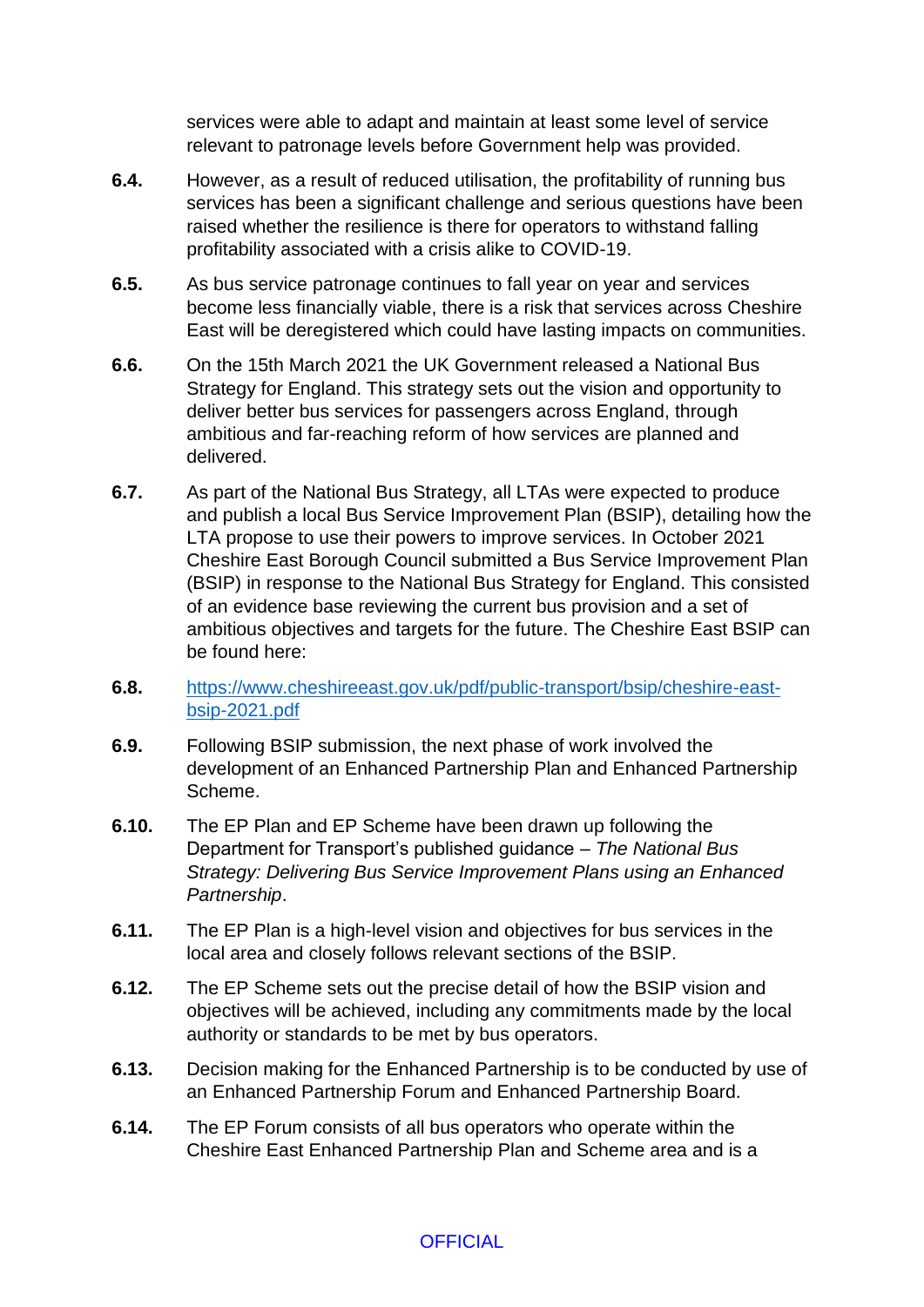platform for discussion regarding all issues faced by the Cheshire East bus network.

- **6.15.** Enhanced Partnership Forum meetings will take place no less than twice per year, normally midway between each Enhanced Partnership Board meeting. Forum meetings will be arranged, chaired and minutes taken by Cheshire East Borough Council.
- **6.16.** The EP Board is the decision-making body of the Enhanced Partnership and has the mandate to make decisions using an Enhanced Partnership Scheme Variation mechanism on issues put to them by the Enhanced Partnership Forum, and other issues identified as being relevant to partnership delivery.
- **6.17.** Board representatives include, two large operators, two small operators and four Cheshire East Council representatives including, Chair of Highways Committee, Deputy Chair of Highways Committee, an Opposition Member and Director of Highways and Infrastructure.
- **6.18.** Board meetings will require a quorum attendance of one Bus Operator per category (Large/Small) and two Council representatives.
- **6.19.** Enhanced Partnership Board meetings will take place no less than twice per year at regular intervals between each Forum meeting, with provision for additional meetings as required to take decisions which in the opinion of the Chair cannot be deferred to a scheduled meeting.
- **6.20.** Full detailed of the proposed governance arrangements are detailed within the EP Plan and EP Scheme documents appended to this report.
- **6.21.** The original submission date for the EP Plan and EP Scheme was Thursday 31st March 2022 to be enacted from Friday 1st April 2022, delivering the facilities and measures stipulated within the EP Scheme. However, on Tuesday 11<sup>th</sup> January 2022 the DfT acknowledged the level of complexity involved in developing an Enhanced Partnership and the impact of the Omicron COVID-19 variant. As a result, the Enhanced Partnership timescale has been adjusted and the DfT now ask for the submission of a **draft** Enhanced Partnership Plan and Scheme by the end of April 2022.
- **6.22.** The draft EP Plan and Scheme documents will then be made/submitted to the DfT as final. Final versions of the documents and formal submission will be subject to announcements regarding funding allocations.
- **6.23.** The developed EP Plan and EP Scheme documents will then be reviewed on an annual basis alongside the BSIP.

# **7. Consultation and Engagement**

**7.1.** The first task involved early engagement with Bus Operators, passenger groups and other key stakeholders such as town and parish councils. These discussions outline the parameters of the partnership, consideration of policies and what Cheshire East would like a future bus network to look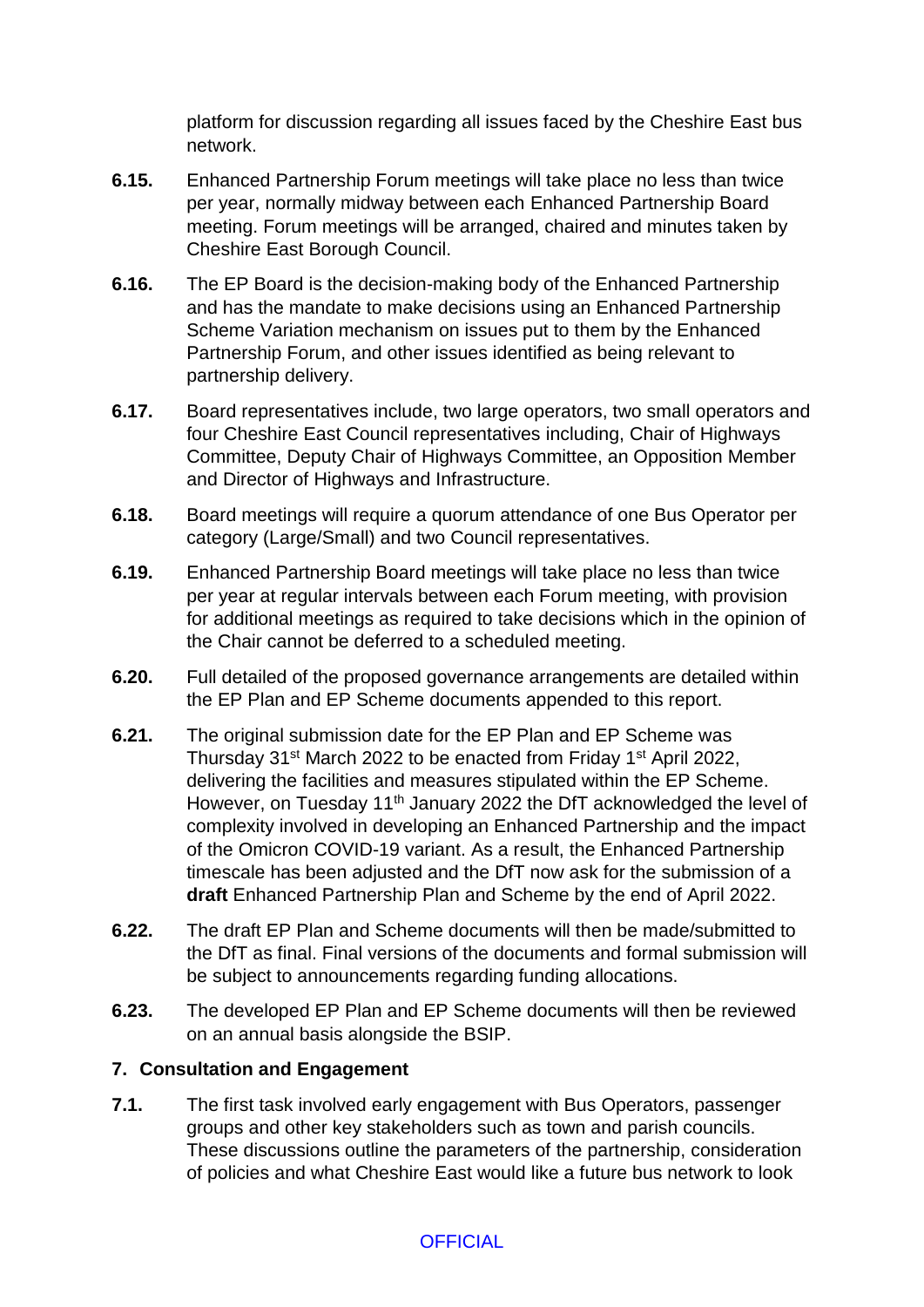like. This engagement focussed on any key issues and considerations to fine tune the approach and outline the requirements and expectations of an Enhanced Partnership.

- **7.2.** Following the development of draft EP Plan and EP Scheme documents further engagement was conducted, particularly with local Bus Operators through one to one engagement. These sessions helped to realise and rectify any major concerns posed by operators and ensure measures are in place to mitigate potential future risks. These discussions were held prior to the formal Bus Operator Objection period.
- **7.3.** Within the DfT announcement regarding the adjusted timescales (received Tuesday 11th January 2022), LTAs were advised to pause the operator objection process (if it had not already been conducted) and statutory consultation stage until Government confirmed the final funding allocations.
- **7.4.** A Bus Operator objection period (28 days) will be conducted following funding announcements.
- **7.5.** Following funding announcement there is also a need for a consultation period where the documents are shared with statutory consultees. This enables statutory consultees to provide comments regarding the draft EP Plan and Scheme documents prior to submission to the Department for Transport. Statutory consultees include:
- **7.5.1.** All operators of local bus services that would be affected by any of the proposals
- **7.5.2.** Organisations that represent local passengers
- **7.5.3.** Other local authorities that would be affected by the proposals (Neighbouring Authorities)
- **7.5.4.** The Traffic Commissioners
- **7.5.5.** The Chief Officer of Police for each area to which the plan relates
- **7.5.6.** Transport Focus
- **7.5.7.** The Competition and Markets Authority (CMA)
- **7.5.8.** The bus operator objection period and statutory consultation cannot take place until announcements regarding funding allocation have been issued by the DfT.

#### **8. Implications**

- **8.1. Legal**
- **8.1.1.** The development of an Enhanced Partnership is set out within the Bus Services Act 2017 which amends the Transport Act 2000. When adopted by a Council an Enhanced Partnership contains legally binding commitments which the Council and bus operators must fulfil.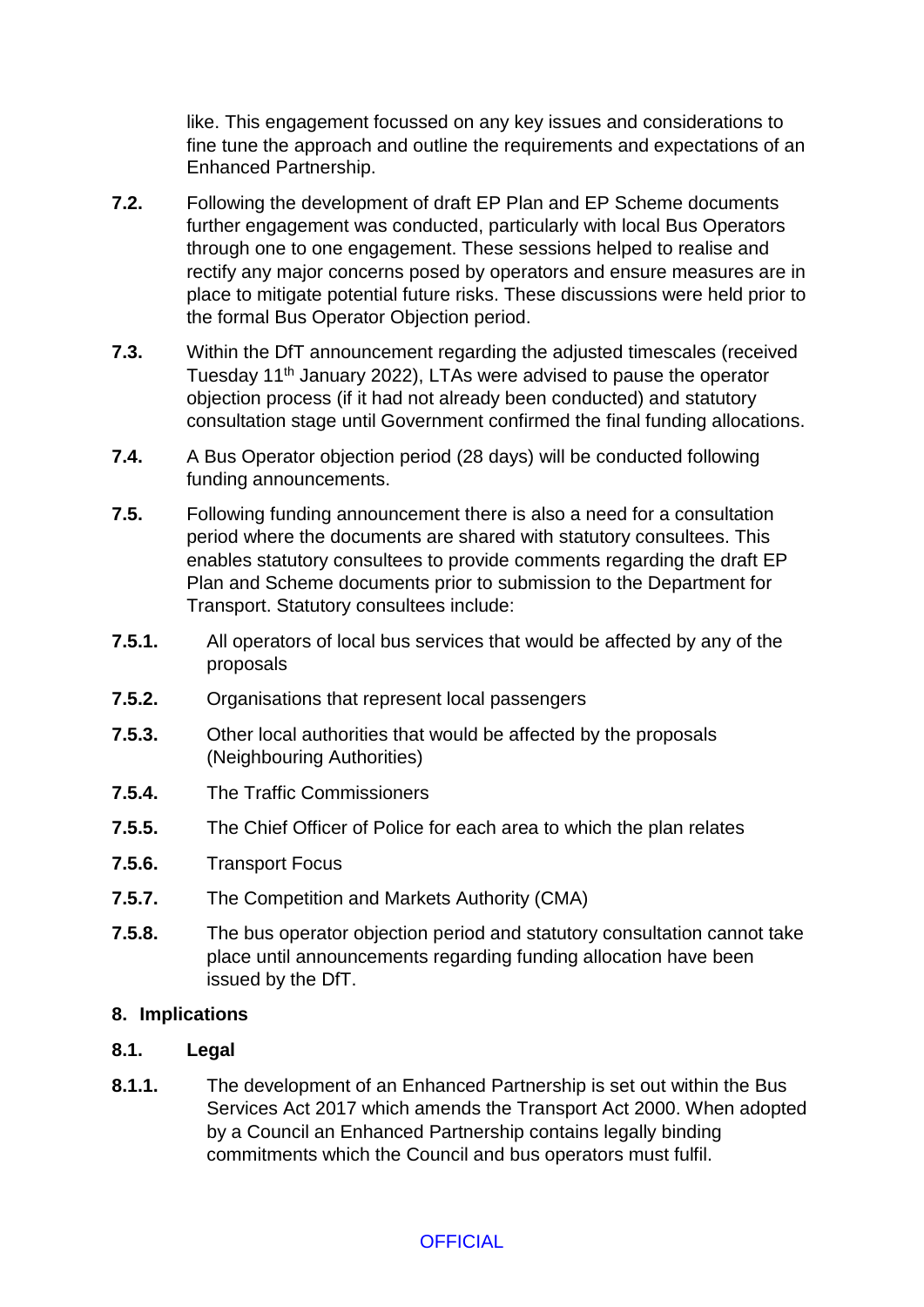- **8.1.2.** In developing and implementing an Enhanced Partnership Plan and Scheme the Council must have regard to the transport needs of all of the residents in the borough, which may include disabled persons, persons who are elderly or have mobility problems and mothers with young children. Development of plans will need to be in accordance with statutory and legal requirements for Community Engagement, Equalities Impact Assessment and Strategic Environmental Appraisal.
- **8.1.3.** Members must be fully aware of the equalities implications of the decisions they are taking. This will ensure that there is proper appreciation of any potential impact of any decision on the Council's statutory obligations under the Public Sector Equality Duty. As a minimum, this requires decision makers to carefully consider the content of any Equality Impact Assessments produced by officers.
- **8.1.4.** Before implementing the Enhanced Partnership Plan and Scheme the Council should consult with local bus operators, various organisations including the chief of police for the area to seek their views on the planned proposals.
- **8.1.5.** The Secretary of State may issue secondary legislation and additional guidance in relation to the Enhanced Partnership plans and schemes, the Council must have regard to the guidance.

### **8.2. Finance**

- **8.2.1.** £100,000 has been made available from the Government for each LTA to support with the development of Bus Service Improvement Plans, Enhanced Partnership Plans and Enhanced Partnership Schemes. Cheshire East has been granted access to this funding in full and has used it to produce a BSIP in advance of the end of October 2021 deadline and **draft** EP Plan and Scheme documents in advance of the end of April 2022 deadline.
- **8.2.2.** The Enhanced Partnership Plan and Scheme will be implemented using funding provided by the long-term funding commitments of the National Bus Strategy and the COVID-19 Bus Services Support Grant (CBSSG). To date these funds are not committed.

# **8.3. Policy**

**8.3.1.** Cheshire East corporate documents and strategies stress the importance of an enhanced public transport and bus network for attaining key strategic objectives such as improving local transport, reducing air pollution, achieving carbon neutrality, enabling housing and employment growth, improving quality of place and protecting the environment. They support improvements to local bus transport both in terms of infrastructure and service provision and call for the development of a bus strategy. Developing an Enhanced Partnership Plan and Scheme that aligns with the Bus Service Improvement Plan will help to achieve these goals.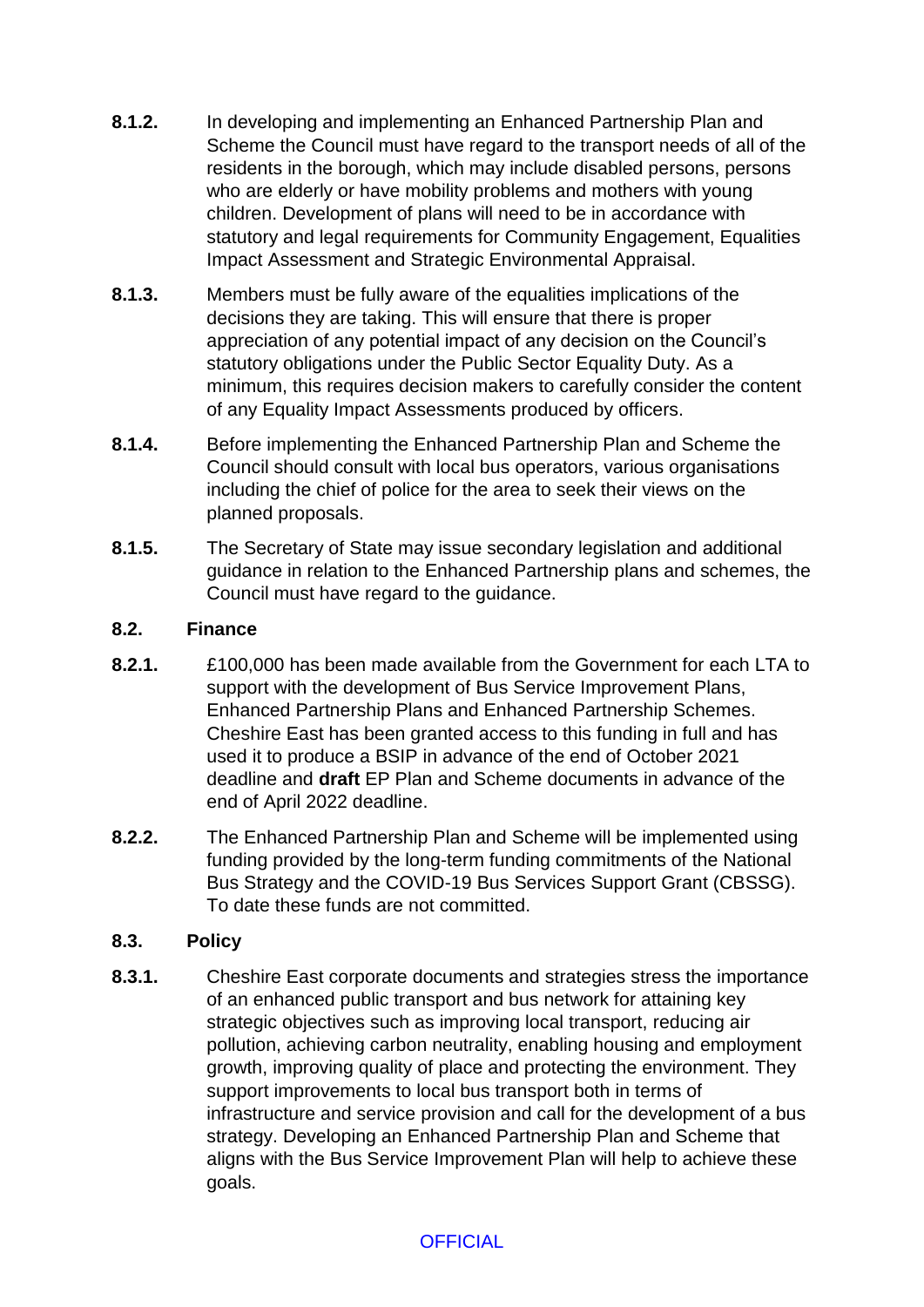- **8.3.2.** At a National level, the development of an Enhanced Partnership (with associated Plan and Scheme documentation) ensures that the council fulfils its duty as the Local Transport Authority in accordance with the responsibilities outlined within the National Bus Strategy.
- **8.3.3.** On a regional and subnational level, the Cheshire & Warrington LEP acknowledges the importance of buses for public transport in its transport strategy and LEP Bus Strategy. The LEP bus strategy should be aligned with the EP Plan and Scheme where possible to ensure any duplication of work is avoided. The South-Eastern Manchester Multimodal Strategy (SEMMS) and Greater Manchester's Transport Delivery Plan also acknowledge the importance of public transport and call for the coordination of cross boundary services, particularly following a commitment to bus franchising within Greater Manchester.

### **8.4. Equality**

**8.4.1.** An Equality Impact Assessment has been commenced. This builds upon the EqIA developed for the Cheshire Bus Strategy and BSIP. Further Equality Impact Assessments will be undertaken for specific bus schemes and investment programmes as they come forward.

### **8.5. Human Resources**

**8.5.1.** There are no direct implications for Human Resources.

#### **8.6. Risk Management**

- **8.6.1.** A Project Board has been established chaired by the Director of Infrastructure and Highways to ensure appropriate project governance and strategic direction. A project risk register has been developed and maintained, detailing mitigation measures.
- **8.6.2.** Separate consultative meetings were held with Bus Industry contacts. The frequency of these meetings was determined following initial early discussions and are used to understand any external risks associated with each bus operator.

# **8.7. Rural Communities**

**8.7.1.** The Corporate Plan outlines targets to reduce areas of the borough not served by public transport. The Council has already demonstrated a commitment to this through its successful bid for DfT funding as part of the Rural Mobility Fund, a Demand Responsive Transport (DRT) service is now in operation as a result of this funding. DRT is to be considered as an option for connecting rural communities and has been discussed with bus operators and reflected in the Bus Service Improvement Plan and Enhanced Partnership Plan. The criteria used to identify Nantwich as a suitable area for DRT operation has been used to identify additional potential sites across the borough which will be assessed further within future EP Scheme documents.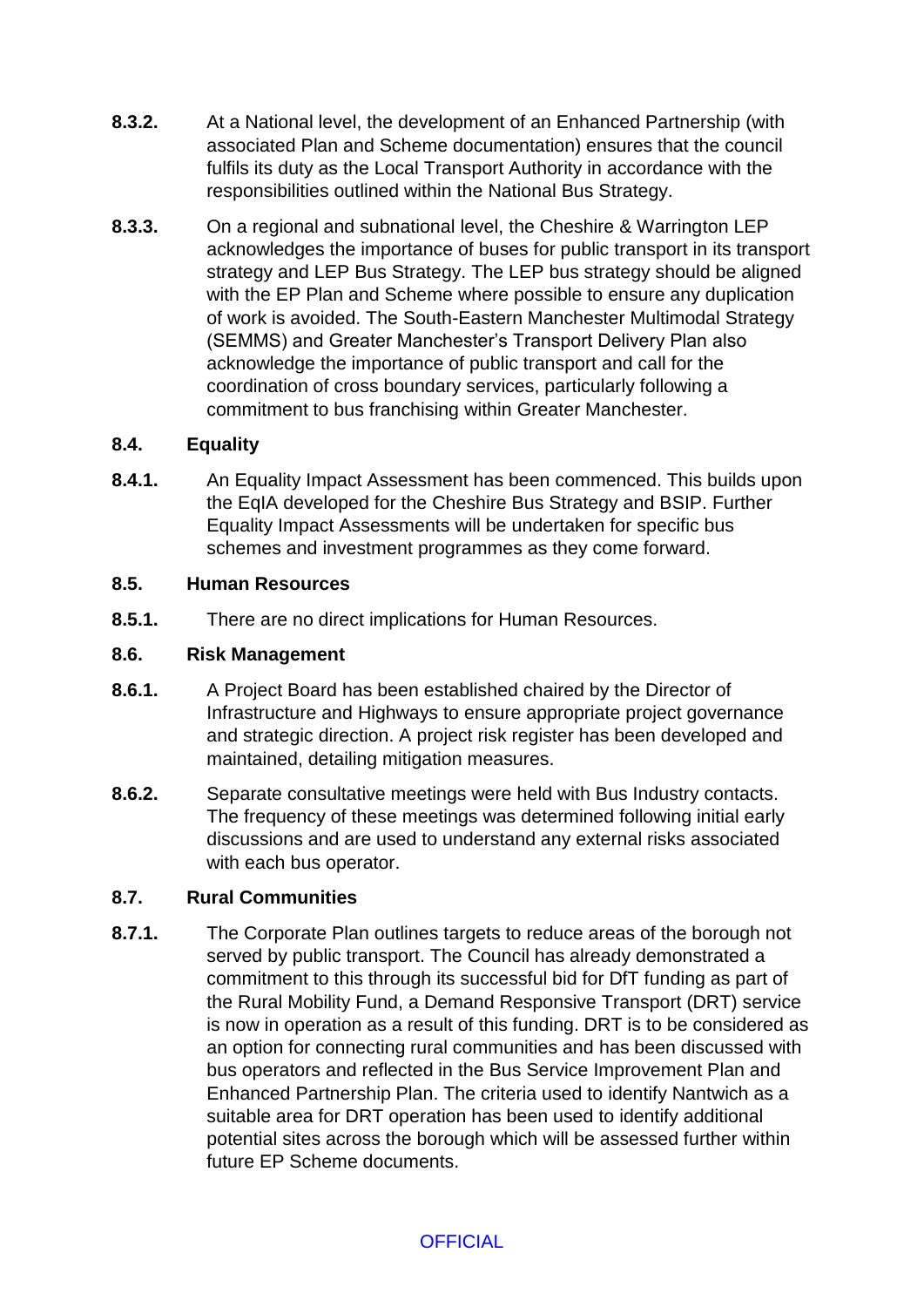**8.7.2.** The Corporate Plan also identifies the desire for thriving and active rural communities by 2025. Delivering improved accessibility to services and employment opportunities by improved bus connectivity supports this target. Any issues and opportunities for rural communities has been identified throughout the process of developing the EP Plan and EP Scheme.

### **8.8. Children and Young People/Cared for Children**

- **8.8.1.** The Corporate Plan outlines that some of the biggest pressures are in children's services, particularly placements for looked after children and services for children with special educational needs, including home to school transport.
- **8.8.2.** Following BSIP ambitions, the EP Plan and Scheme seek opportunities to increase the scope for home-to-school travel to be accommodated on conventional bus networks, thereby reducing the need for bespoke transport provision.

### **8.9. Public Health**

- **8.9.1.** By enhancing bus provision in Cheshire East, with well-planned reform, this provides an affordable transport choice for young people that enables greater connectivity to additional learning and job/training opportunities.
- **8.9.2.** Cheshire East is a prosperous place, but there are pockets of deprivation in communities related to income, health and life chances. Improved bus services will enable a greater proportion of residents to access important services such as health care facilities. This will therefore help to address the Corporate Plan target to reduce health inequalities across the borough.
- **8.9.3.** There is also a desire to support communities by reducing loneliness. Improved bus connectivity will enable residents of all backgrounds to move around the borough more freely and engage with activities to improve mental and physical health.
- **8.9.4.** The EP Plan and Scheme also consider the impact of transport on issues affecting public health, most notably Air Quality and the contribution of Public Transport to health and wellbeing.

# **8.10. Climate Change**

**8.10.1.** Cheshire East have committed to be carbon neutral by 2025 and to influence carbon reduction across the borough. The Corporate Plan outlines a desire to improve the speed and efficiency of public transport and encourage more residents to make fewer car journeys. The EP Plan and EP Scheme hopes to strengthen the existing bus provision,